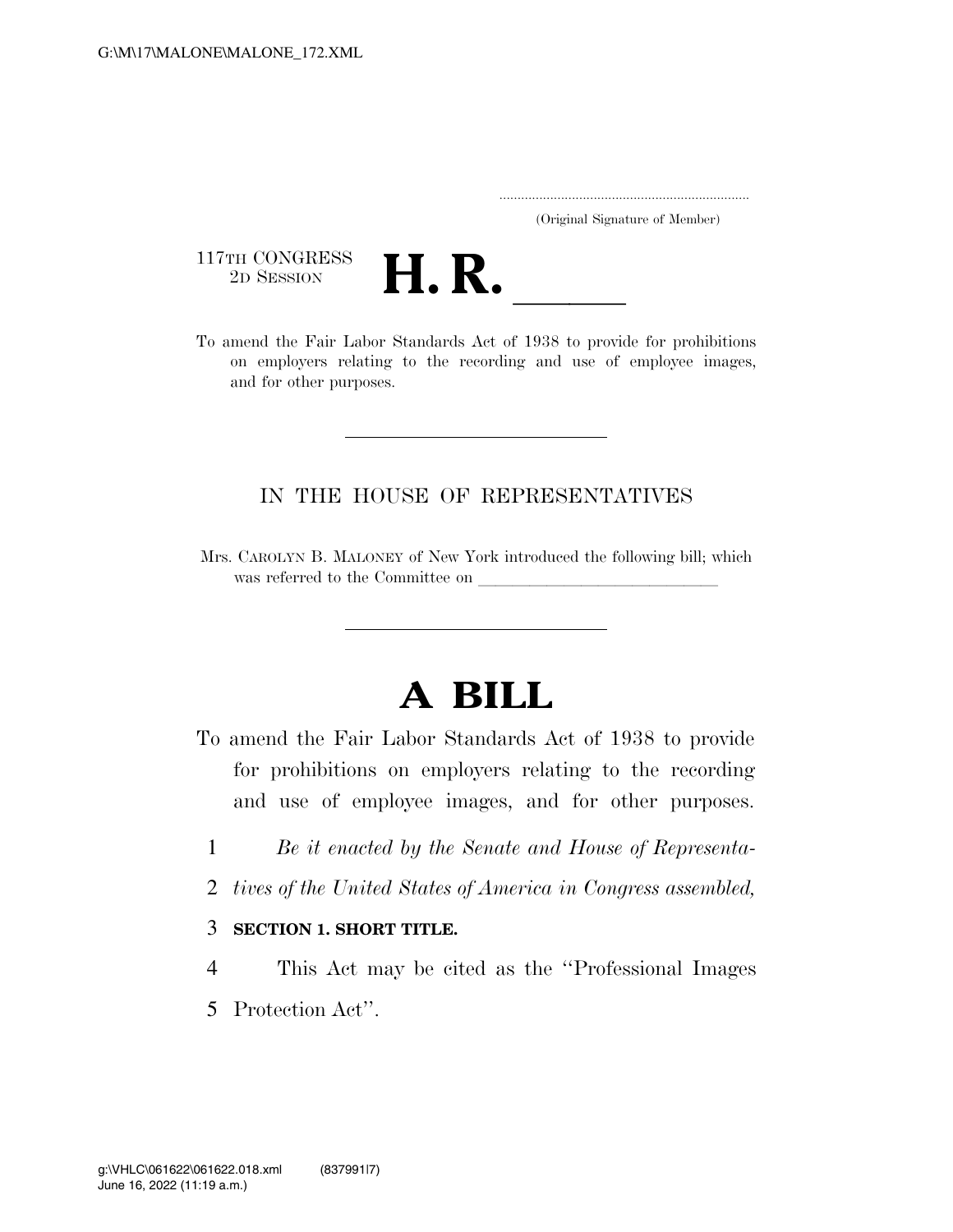**SEC. 2. PROHIBITIONS RELATING TO RECORDING AND USE OF EMPLOYEE IMAGES.**  (a) IN GENERAL.—The Fair Labor Standards Act of 1938 (29 U.S.C. 201 et seq.) is amended by inserting after section 7 the following new section: **''SEC. 8. PROHIBITIONS RELATING TO RECORDING AND USE OF EMPLOYEE IMAGES.**  ''(a) IN GENERAL.—It shall be an unlawful practice for an employer—  $\mathcal{L}(1)$  to record or use an image of any employee (including photographs and audio or video record- ings) unless— 13 ''(A) prior to the recording of such image— ''(i) the employer discloses in writing 16 to the employee— 17 ''(I) each person who will have access to the image, including any **person not employed by the employer;**  $\frac{1}{20}$  The image will be used, which must be for a work-related pur- pose; and 23 ''(III) when the image will be used; and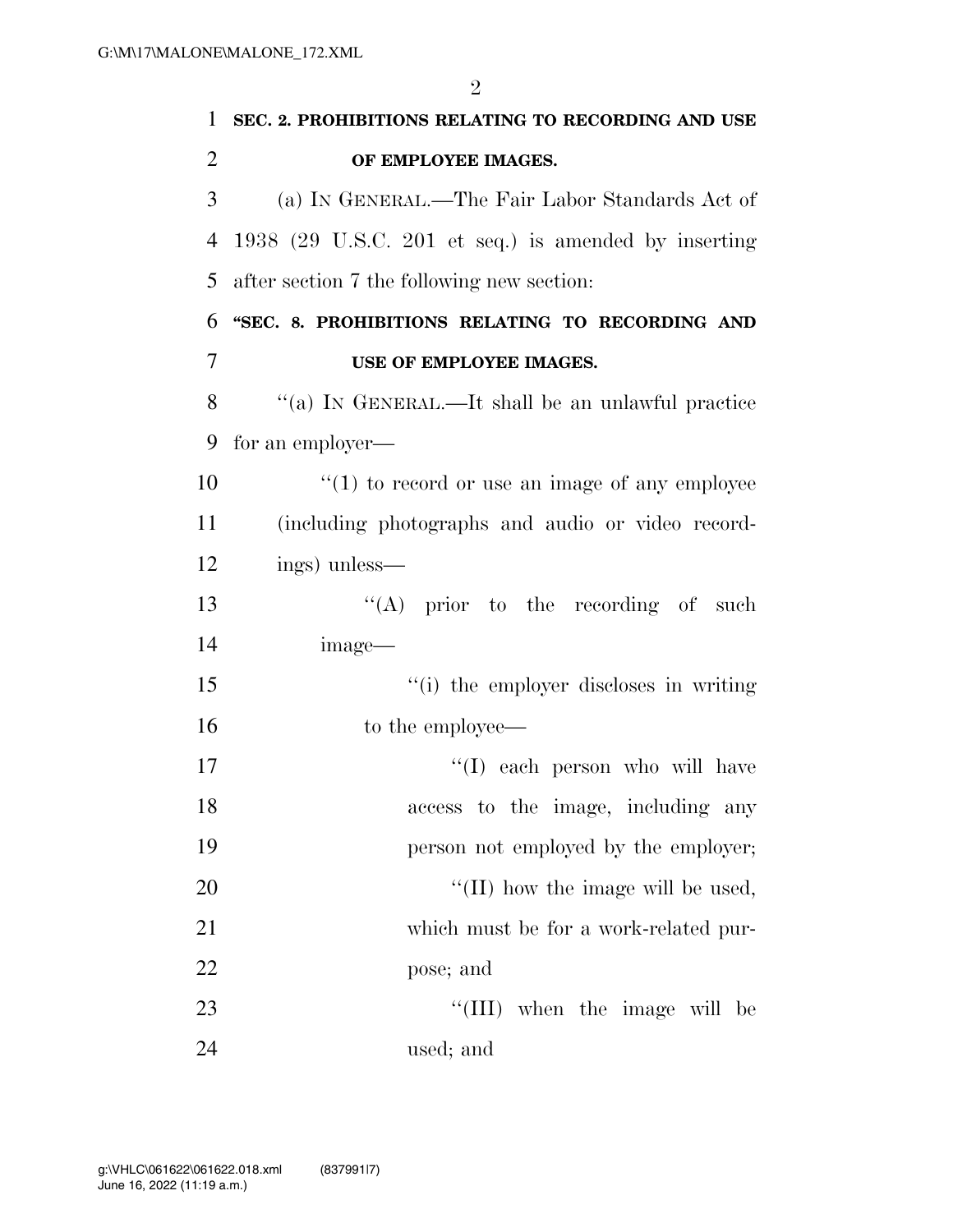| $\mathbf{1}$   | "(ii) the employer obtains written con-                      |
|----------------|--------------------------------------------------------------|
| $\overline{2}$ | sent to record and use such image in ac-                     |
| 3              | cordance with such disclosure; and                           |
| $\overline{4}$ | $\lq\lq$ (B) in any event the employer seeks to              |
| 5              | use an image already recorded for a purpose                  |
| 6              | not included in such disclosure, the employer                |
| 7              | issues a new disclosure in writing and obtains               |
| 8              | written consent for such new purpose.                        |
| 9              | $\lq(2)$ to discharge or in any other manner retali-         |
| 10             | ate against any employee or prospective employee             |
| 11             | because the employee or prospective employee—                |
| 12             | $\lq\lq$ opposed any act or practice made un-                |
| 13             | lawful by this section; or                                   |
| 14             | $\lq\lq (B)$ took an action for which discrimina-            |
| 15             | tion is forbidden under section $15(a)(3)$ .                 |
| 16             | "(b) EXCEPTION.—Subsection (a) shall not apply to            |
| 17             | the recording or use of any image in which it is impractical |
| 18             | to obtain such consent, including recordings of large gath-  |
| 19             | erings or recordings made for security purposes.             |
| 20             | "(c) APPLICATION TO INDEPENDENT CONTRAC-                     |
| 21             | $TORS$ . This section and section 16(f) shall apply with re- |
| 22             | spect to any contractor of an employer in the same manner    |
| 23             | as such sections apply to the employees of such employer.    |
| 24             | "(d) AUTHORITY TO ISSUE REGULATIONS.—The                     |
| 25             | Secretary of Labor shall issue such regulations or other     |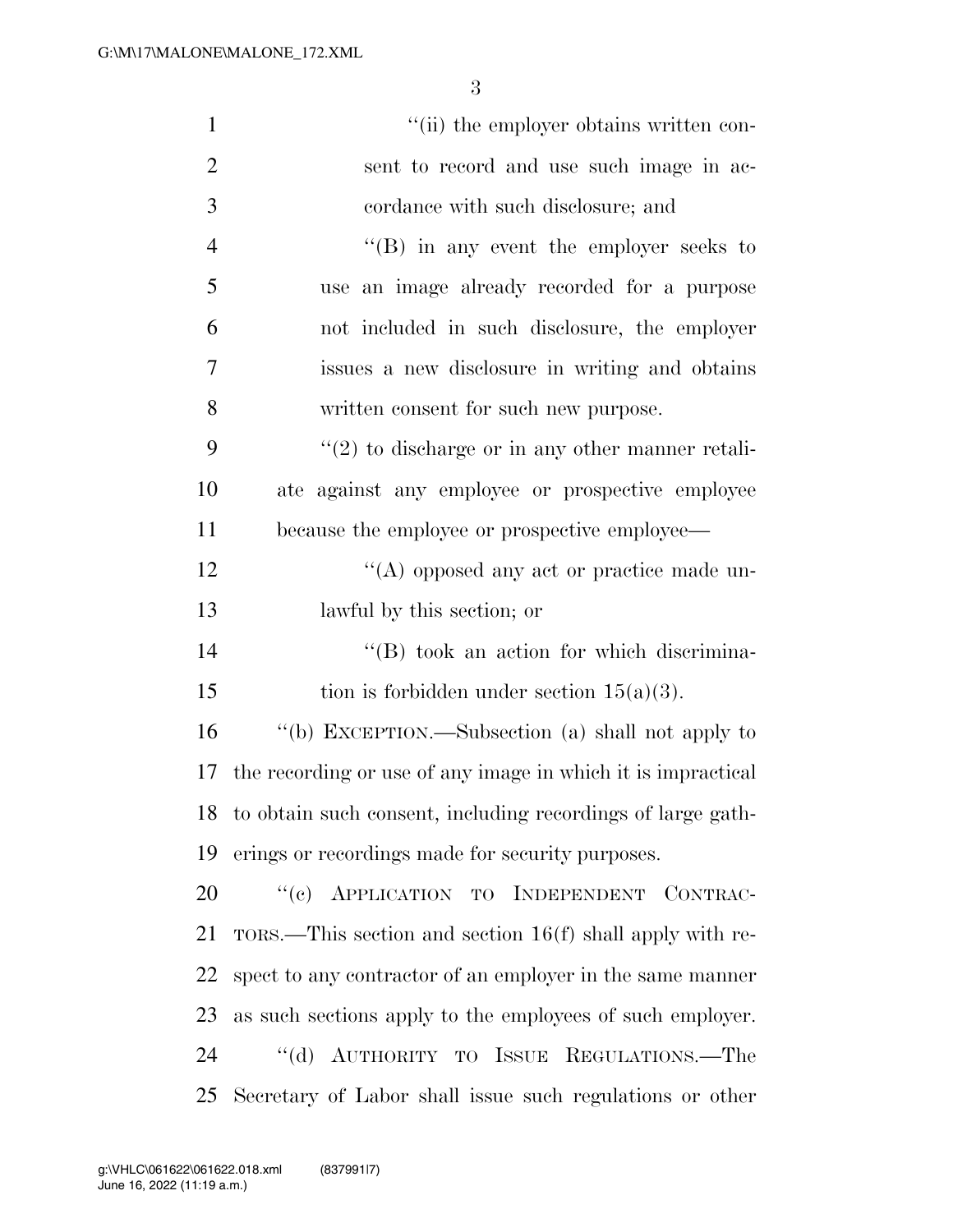guidance as the Secretary considers necessary to assist employers in the implementation of this section.''.

 (b) PENALTIES.—Section 16 of such Act (29 U.S.C. 216) is amended by adding at the end the following new subsection:

 $\mathfrak{f}$  ''(f)(1) Any person who violates the provisions of sec-tion 8 shall—

8  $\langle (A) \rangle$  be subject to a civil penalty—

 ''(i) in the case of an employer with 100 employees or fewer, of \$20,000 for a first of- fense, increased by an additional \$10,000 for each subsequent offense;

13 ''(ii) in the case of an employer with more 14 than 100 employees but not more than 200 em- ployees, of \$50,000 for a first offense, increased by an additional \$15,000 for each subsequent offense;

18 ''(iii) in the case of an employer with more 19 than 200 employees but not more than 500 em- ployees, of \$100,000 for a first offense, in-21 creased by an additional \$20,000 for each sub-sequent offense; and

23  $''(iv)$  in the case of an employer with more than 500 employees, of \$300,000 for a first of